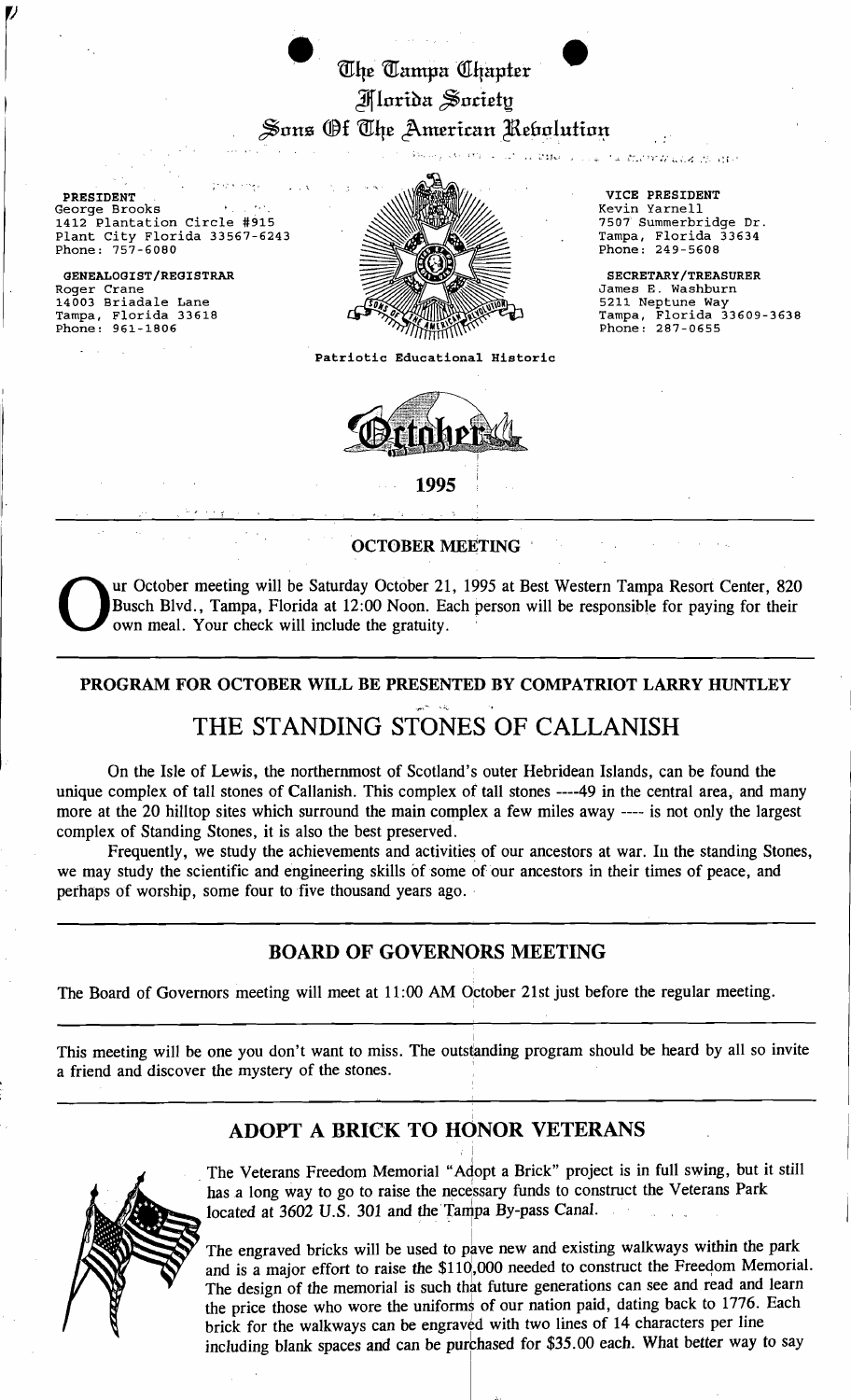thank you to our veterans than to place an engraved brick in the park. Anyone can purchase these bricks engraved with a name, as a way of honoring those who fought and died for the cause of freedom. 'Application forms are available at the Customer Service Counter at all Wal-Mart stores within the county, at the Veterans Park or at the Greater Brandon Chamber of Commerce.

### ,,"I " ' .", "'. I

#### , : r { : ',' 1 ,. . \, I;} ':' ! ":,' . , I • ; J ;: *r* -. ~'!", .'. . t": ., t" . l'  $\overline{\mathcal{C}}$  ,  $\overline{\mathcal{C}}$  ,  $\overline{\mathcal{C}}$  ,  $\overline{\mathcal{C}}$  ,  $\overline{\mathbf{FLORIDA}}$   $\mathbf{SAR}$  ,  $\mathbf{PRESIDENT}$  ,  $\overline{\mathcal{C}}$  ,  $\overline{\mathcal{C}}$  as the transformation of  $\overline{\mathcal{C}}$  $\ddot{\phantom{0}}$

We were honored at out last meeting by a visit from the Florida State SAR President Ralph Cramer and his wife Betty. In addition to our excellent program by Bob Yarnell, President Cramer also addressed us with some important messages. Invite your attention to the minutes of the meeting for futher details on his talk. It is always a pleasure to have a visit from officers of the SAR.



### **TAMPA CHAPTER SAR**

#### MINUTES OF THE REGULAR MEETING HELD SEYfEMBER 16, 1995 AT THE BEST WESTERN HOTEL EAST BUSCH BOULEVARD, TAMPA, FLORIDA

:f" ;f'",'..'

1, ~. *\_,t.,* 

The meeting was called to order by President Brooks at 12:15 P.M.

 $\ldots$  .

Chaplain Larry gave the invocation.

The Pledge of Allegiance to the flag was led by Martin Miller and the SAR pledge was led by President Brooks.

President Brooks then introduced the guest which included FLSSAR President Ralph Cramer and his wife Betty, Mrs Fimis Richie, prospective member Doyle Music and President Brooks' wife Leeann and their children, Woody, Lauren and Cody. They came a bit later,

The minutes of the May 1995 meeting were accepted as printed in the September newsletter.

 $, \cdot$ 

Secretary Jim Washburn called attention to some address changes of Chapter members and some of the matters included in the Summer and Fall editions of the Florida Patriot; particularly the Patriot Index project which needs volunteers for entering information into computers; the next Board of Management meeting to be held in New Port Richey on October 27-28; the National meeting to be held next spring in San Antonio, Texas; the change of name of what used to be the Calvin Coolidge Contest to the George S. And Stella Knight Essay Contest; the increase in prize money for it and the Rumbaugh Oratorical Contest; the attempt to set up a genealogical training course at MacDill Field did not meet with sufficient response to be implemented; the criticism that the FLSSAR has of the recently developed National Standards of Education and finally; that the SAR Magazine no longer listed the various supplies that are needed to conduct the business of the Chapters so that if any are needed the supply catalog that he has needs to be consulted for the latest information on items and prices.

Larry Huntley asked information on how often the magazines were distributed. There followed considerable conversation on mail deliver and the like. Secretary Washburn said that FLSSAR Secretary Bradley (who is responsible for having the correct addresses of all FLSSAR members) would be notified of Larry's current, correct address, then the problem is something else.

Treasurer Washburn then summarized the financial report which had been furnished the BOM in detail as follows for the year to date:

| Income             | S  | 313.14  |
|--------------------|----|---------|
| Expense            | S  | 236.49  |
| Net Income         | S  | 76.65   |
| Chapter Funds 1/1  | \$ | 1307.83 |
| Chapter Funds 9/16 |    | 1384.48 |

During the summer months of inactivity there was no significant income or expense.

President Brooks reported that the awarding of a medal(s) to DAR ladies who sponsors applications for SAR membership to the Tampa Chapter had been approved by the BOG. The applications do not have to result in membership to be awarded.

George also announced the Chapter was looking into the possibility of having an evening program, either in addition to or instead of, its regular mid-day Saturday meeting time. The purpose is to have a meeting at a time when those Chapter members who cannot attend the regular Saturday meeting time might find it convenient to attend an evening meeting.